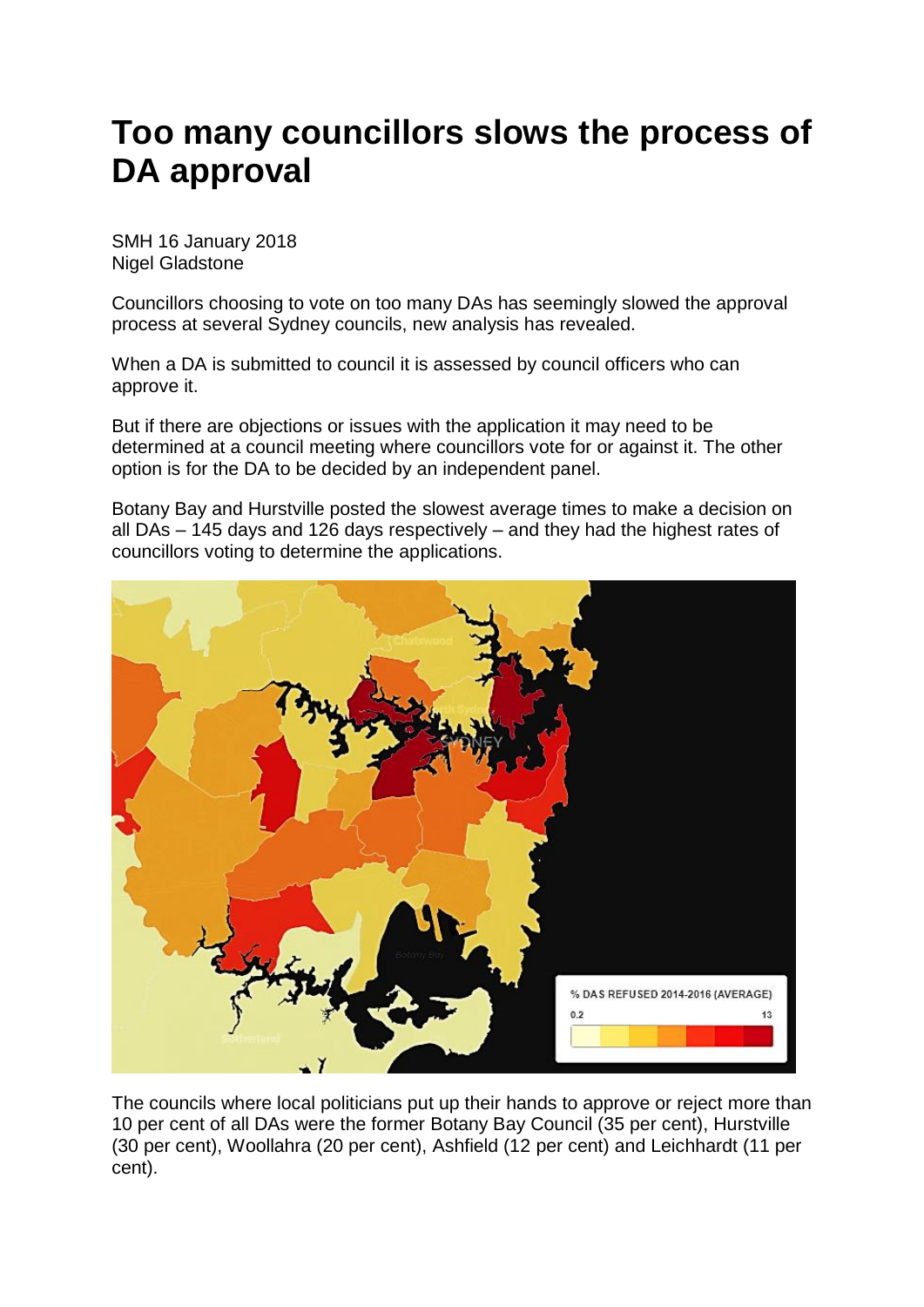Councillor involvement in too many development applications also creates a corruption risk, the Independent Commission Against Corruption [noted](https://www.icac.nsw.gov.au/docman/preventing-corruption/cp-publications-guidelines/1280-corruption-risks-in-nsw-development-approval-processes-position-paper/file) in 2007.

Former Leichhardt mayor and current Inner West Council mayor Darcy Byrne said he noted problems with the system at Leichhardt Council and he had introduced an independent panel of planning experts.

"I thought the level of political interference in determining DAs was wrong and a corruption risk," Cr Byrne said.

New local planning panels will be introduced for all Sydney councils in March to take most development assessments away from local councillors.

NSW Minister for Planning and Housing Anthony Roberts said that changes to the Environmental Planning and Assessment Act would result in building community confidence in planning decisions and outcomes.

"Greater confidence and participation is essential to accommodating an extra 2.2 million people in NSW over the next 20 years," Mr Roberts said.



A NSW Planning department analysis of 205 decisions, made by seven regional planning panels already operating in Sydney, the Hunter and the Central Coast, found that they reflected the recommendations of the council in 200 of 205 cases in the last six months of 2017.